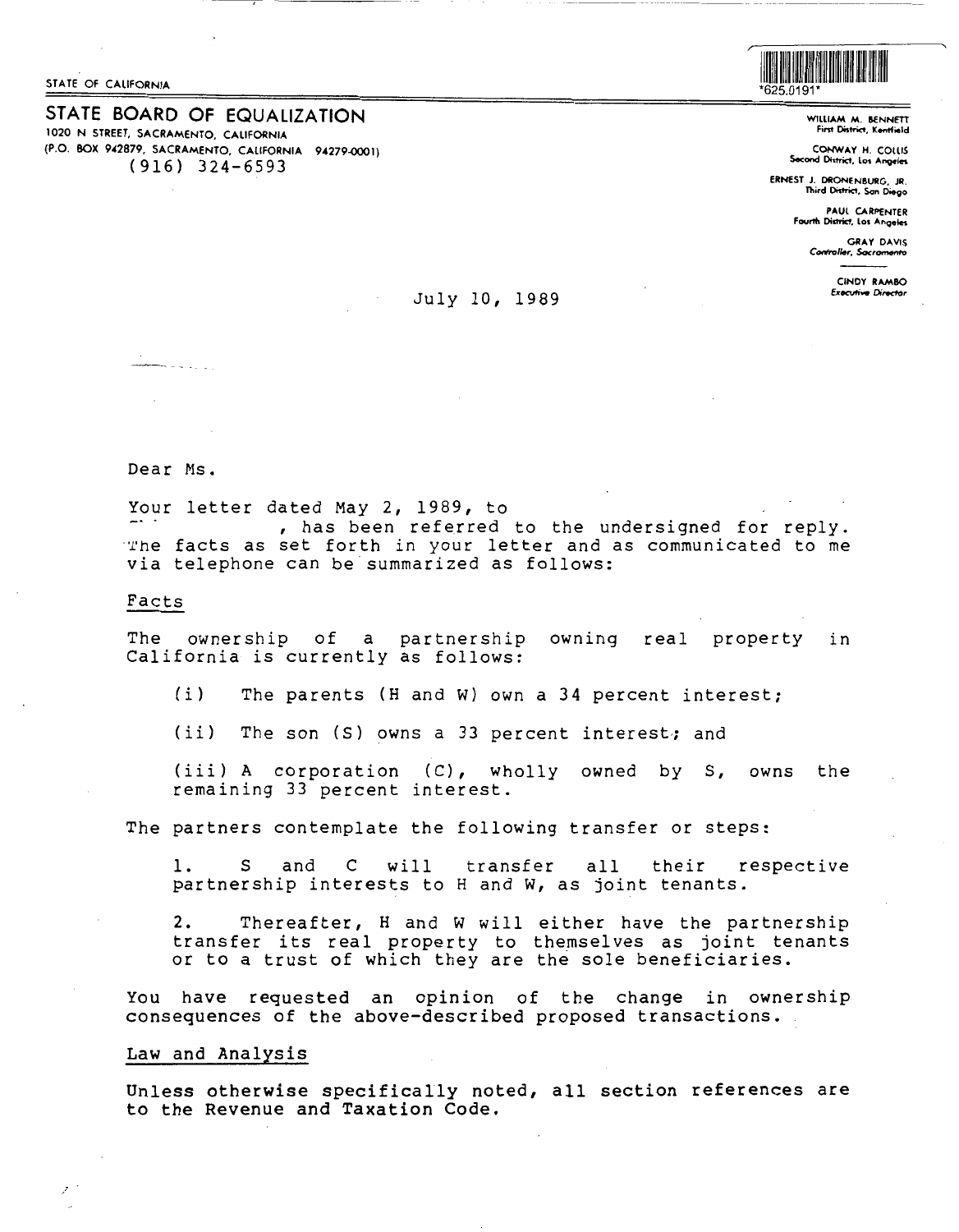Section 64 provides in pertinent part as follows:

(a) Except as provided in subdivision (h) of Section 61 and subdivisions (c) and (d) of this section, the purchase or transfer of ownership interests in legal entities, such as . . . partnership interests, shall not be deemed to constitute a transfer of the real property of the legal entity.

\* \* \*

(c) When a corporation, partnership, other legal entity or any other person obtains control, as defined in Section 25105, in any corporation, or obtains a majority ownership interest in any partnership or other legal entity through the purchase or transfer of corporate stock, partnership interest, or ownership interests in other legal entities, such purchase or transfer of such stock or other interest shall be a change of ownership of property owned by<br>the corporation, partnership, or other the corporation, partnership, or legal entity in which the controlling interest is obtained.

Pursuant to Rule  $462(j)(4)(A)$  of the Property Tax Rules of Title 18 of the California Code of Regulations, obtaining a majority ownership interest in a partnership within the meaning of section 64 (c) is effected by obtaining direct or indirect ownership or control of more than 50 percent of the total interest in both partnership capital and profits.

No facts have been presented indicating that section  $61(h)$  is applicable.

As to section 64(c), if the proposed transfers result in either Hor w obtaining direct or indirect control of more than a 50 percent interest in partnership capital and profits, then, in such event, a change in ownership will be deemed to have occurred. In this case, you do not specify how H and W presently hold title to their 34 percent partnership interest. Assuming that title is held as joint tenants, the result of step 1 will be H and W holding 100 percent of the partnership interest as joint tenants.

Letter to Assessors No. 83/17 (July 15, 1983) states that it is Letter to Assessors No. 63/17 (6dry 13, 1983) seaces that it is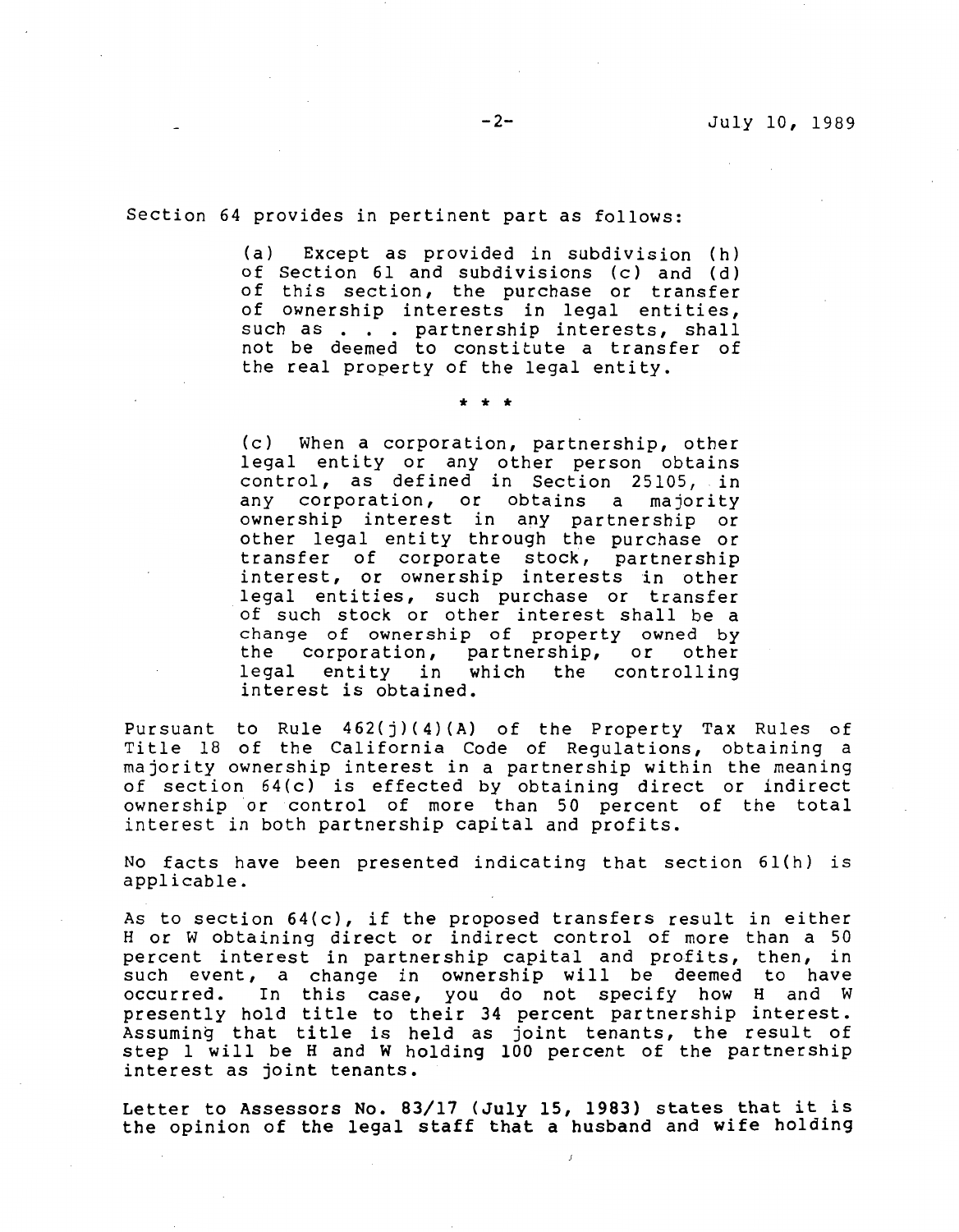an ownership interest in a legal entity as joint tenants are to be considered as separate individuals, each owning SO percent of the entity. While referenced rule  $462(j)(4)(A)$  refers to indirect" control, we have not interpreted this rule to mean that the interest owned in a legal entity by one spouse is to be automatically imputed to the other. Therefore, the proposed transfers to H and W should, for our purposes, result in H and W each, respectively, being considered the beneficial owner of exactly 50 percent of the partnership.

As section 64(c) speaks in terms of taxpayers obtaining a majority partnership interest (consisting of more than 50 percent), the transfers you propose should not result in a change in ownership under the provisions thereof.

The above conclusion is dependent, however, upon the withdrawal<br>of partners C and S not causing a dissolution of the of partners C and S not causing a dissolution partnership. As you may be aware, section 15031 of the parencremip. The year may be aware, becefor 19891 of the a partner causes the dissolution of a partnership unless otherwise providec in a written agreement signed by all the partners prior to the date of withdrawal.

Section  $64(d)$ , as referenced above in section  $64(a)$ , applies to property transferred on or after March 1, 1975, to a legal entity in a transaction excluded from change in ownership by section 62(a)(2). In such cases, the persons holding ownership interests in such legal entity immediately after the transfer are considered the "original coowners." Whenever more than 50 percent of the total interests in the entity are transferred by any of the original coowners in one or more transactions, a change in ownership shall be deemed to have occurred. In this case, 66 percent of the partnership's interests are changing hands. Therefore, if section 64(d) is applicable because there has been a previous transaction excluded from change in ownership by section 62(a)(2), a change in ownership may result even in the absence of a change in control.

Section 63.1 provides an exclusion from change in ownership consequences for certain qualifying transfers between parents and their children. Such exclusion is not applicable, however,<br>to transfers of partnership interests. Section 63.1 only to transfers of partnership interests. applies to transfers of "real property• and that term, as defined in subdivision (c)(6), does not include interests in a legal entity.

Should H and W, after acquiring all partnership interests pursuant to the above, thereafter transfer such partnership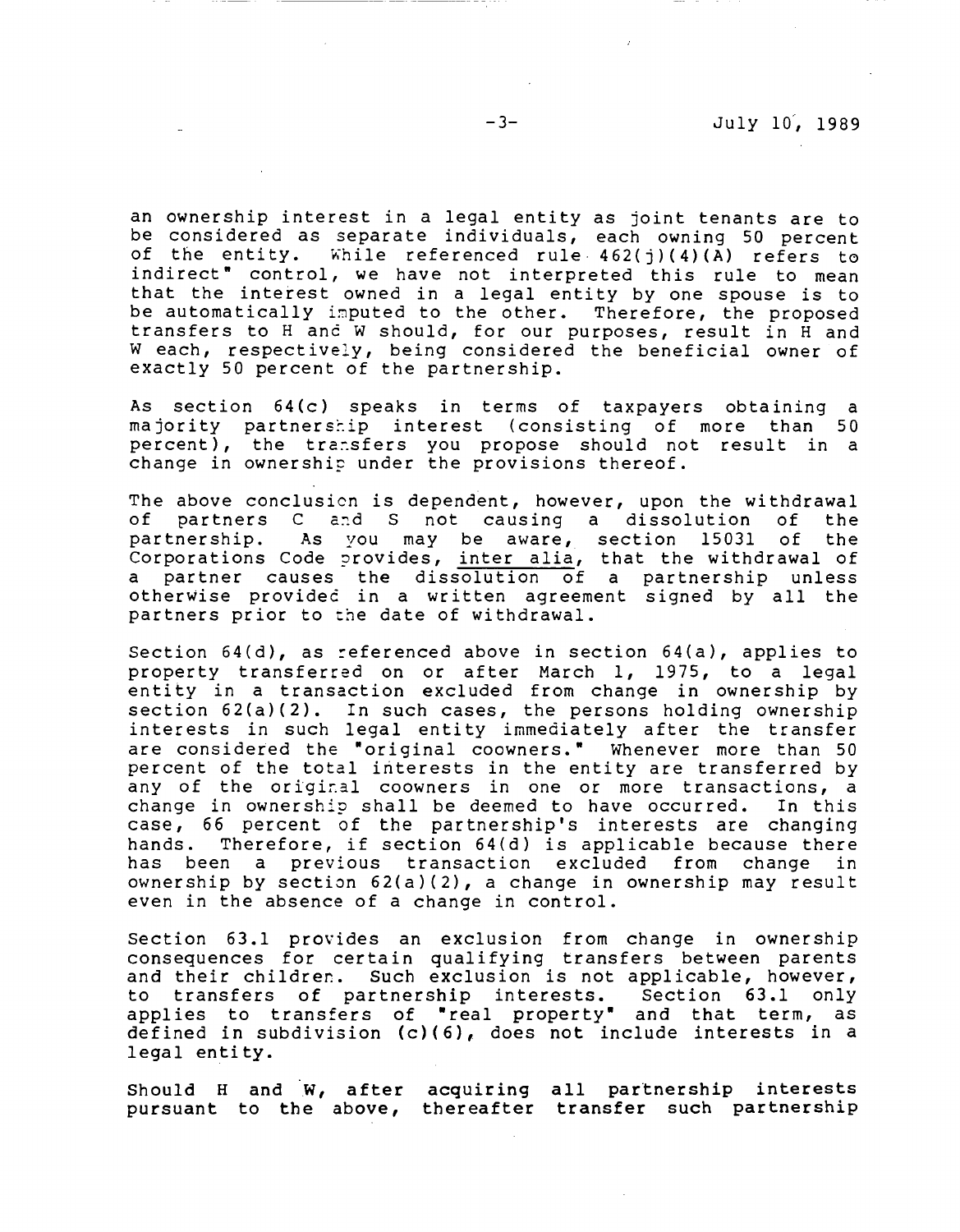interest to a trust of which they are the sole beneficiaries, such transfer should be excluded from change in ownership consequences so long as the requirements of section 62(d) are otherwise satisfied.

Further, if, after H and W have acquired 100 percent ownership of the partnership, they choose to have the partnership transfer the property to themselves as joint tenants or to a trust which they beneficially own in equal shares, such transfer should also be excluded from change in ownership consequences. This exemption would result from the fact that such transfer would only constitute a change in the method of holding title in which proportional ownership interests remain the same after the transfer. Section 62(a)(2). If Hand Ware both the grantors of a trust and the trust's sole present beneficiaries, they will be its sole beneficial owners for our purposes. See section 62(d).

During our telephone conversation, we discussed section 63.1 in more detail. Such section provides an exclusion for qualifying transfers between parents and children of: (i) a principal residence or (ii) up to \$1,000,000 of full cash value of other real property. The legislative history of such provision, as set forth in Chapter 48 of the 1987 Statutes, provides as follows:

> It is the intent of the Legislature that the provisions of Section 63.1 of the Revenue<br>and Taxation Code shall be liberally Taxation Code shall be liberally construed in order to carry out the intent of Proposition 58 on the November 4, 1986, general election ballot to exclude from change in ownership purchases or transfers between parents and their children described therein. Specifically, transfers of real property from a corporation, partnership, trust, or other legal entity to an eligible transferor or transferors, where the latter are the sole owner or owners of the entity or are the sole beneficial owner or owners of the property, shall be fully recognized and shall not be ignored or given less than full recognition under a substance-over-form or step-transaction doctrine, where the sole purpose of the transfer is to permit an immediate retransfer from an eligible transferor or transferors to an eligible transferee or transferees which qualifies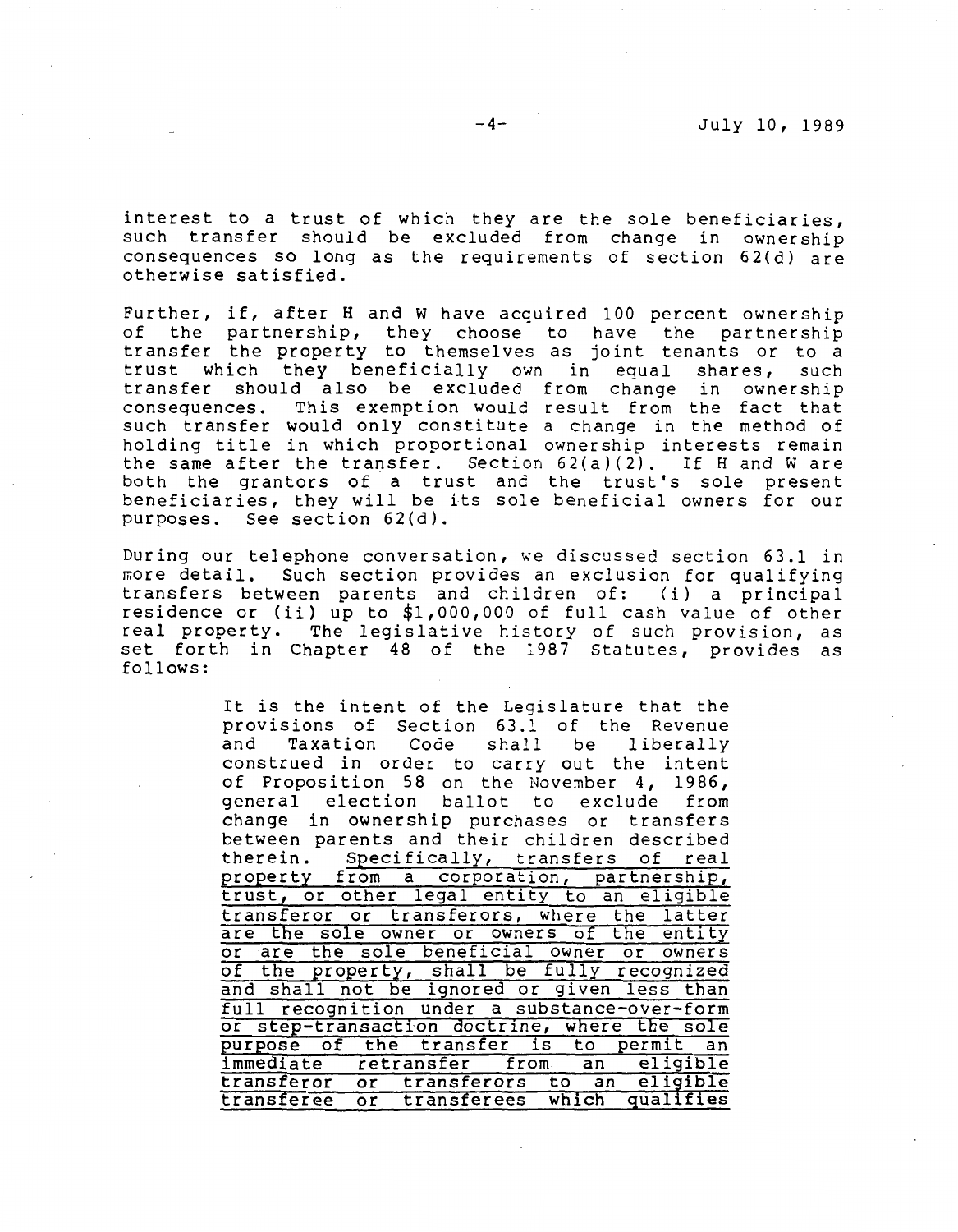|  |  |  |  |  | for the exclusion from change in ownership                                        |  |
|--|--|--|--|--|-----------------------------------------------------------------------------------|--|
|  |  |  |  |  | provided by Section 63.1. Further transfers                                       |  |
|  |  |  |  |  | of real property between eligible                                                 |  |
|  |  |  |  |  | transferors and eligible transferees shall                                        |  |
|  |  |  |  |  | also be fully recognized when the transfers                                       |  |
|  |  |  |  |  | are immediately fcllowed by a transfer from                                       |  |
|  |  |  |  |  | the eligible transferee or eligible<br>transferees to a corporation, partnership, |  |
|  |  |  |  |  |                                                                                   |  |
|  |  |  |  |  | trust, or other legal entity where the                                            |  |
|  |  |  |  |  | transferee or transferees are the sole owner                                      |  |
|  |  |  |  |  | or owners of the entity or are the sole                                           |  |
|  |  |  |  |  | beneficial owner or owners of the property,                                       |  |
|  |  |  |  |  | if the transfer between eligible transferors                                      |  |
|  |  |  |  |  | and eligible transferees satisfies the                                            |  |
|  |  |  |  |  | requirements of Section 63.1. Except as                                           |  |
|  |  |  |  |  | provided herein, nothing in this section                                          |  |
|  |  |  |  |  | shall be construed as an expression of                                            |  |
|  |  |  |  |  | intent on the part of the Legislature                                             |  |
|  |  |  |  |  | disapproving in principle the appropriate                                         |  |
|  |  |  |  |  | application of the substance-over-form or                                         |  |
|  |  |  |  |  | step-transaction dectrine. (Emphasis added.)                                      |  |

As discussed, it might be p:ssible to restructure your proposed transaction in some fashion so as to make effective use of the parent-child exclusion. Should such restructuring prove to be parenc-entra exclusion. Should such restructuring prove to be<br>a possibility, it seems unlikely, in view of the above-quoted a possibility, it seems unfinity, in view of the above quoted aggressively apply the ster-transaction doctrine so as to find a change in ownership.

As you may be aware, where a taxpayer utilizes a series of transfers or steps to effect a transfer which might otherwise<br>have been accomplished by fewer transfers or steps. we have been accomplished by fewer transfers or steps, generally recommend that any steps in the transaction be disregarded if the county assessor concludes that they are not supported by a business purpose other than avoiding higher property taxes. However, the legislature has specifically expressed its intent that such doctrine not be applied as indicated in the above-quo:ed provision so as to frustrate the parent-child exclusior..

The views expressed in th:s letter are advisory only and are not binding upon the assessor of any county. You may wish to consult the Marin Assessor and any other involved assessor in order to confirm that the subject property or properties will be assessed in a manner ccnsistent with the conclusions stated above.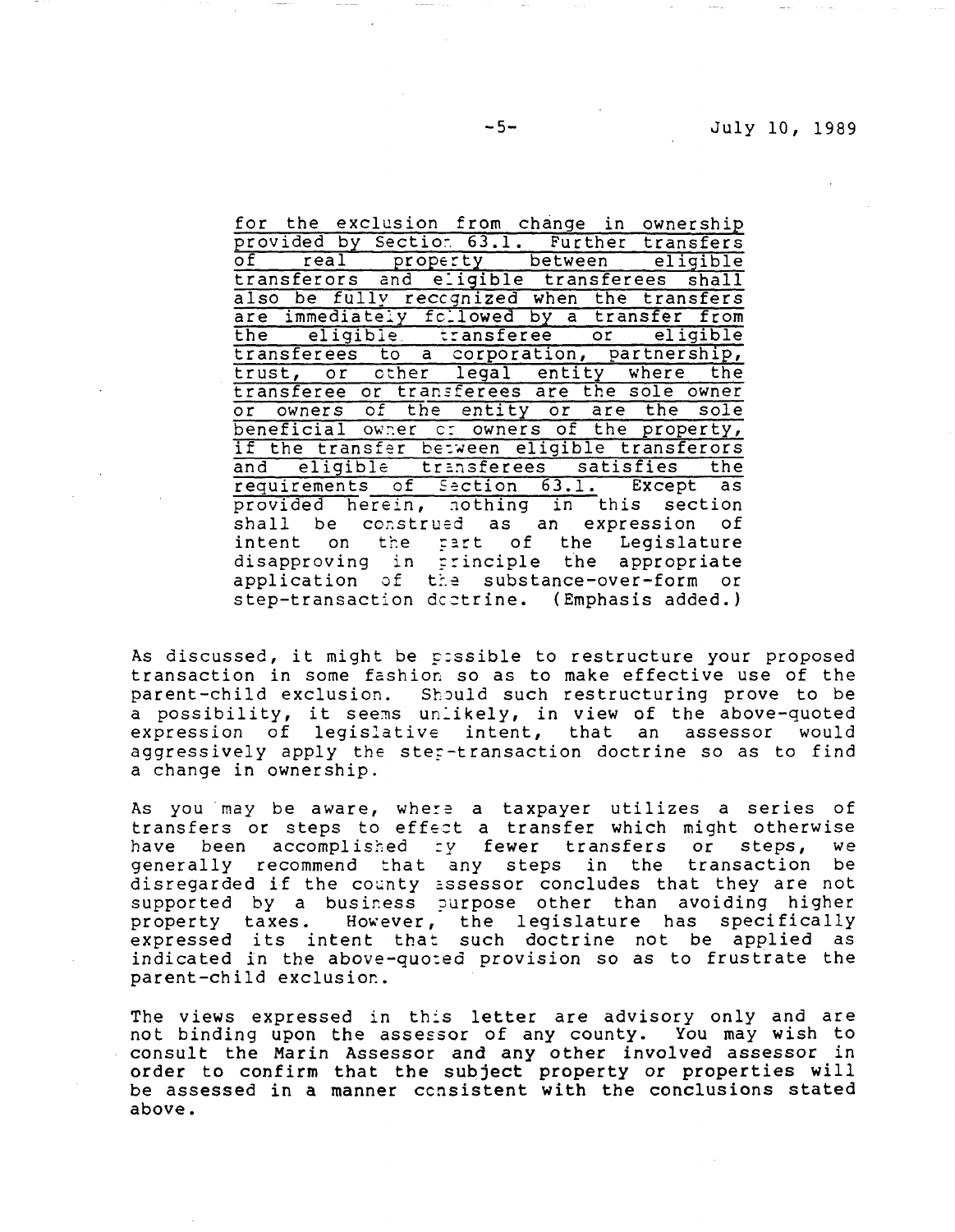-6- July 10, 1989

Our intention is to provide timely, courteous and helpful responses to inquiries such as yours. Suggestions that help us to accomplish this goal are appreciated.

Very truly yours,

~4a,, *-I*

Robert W. Lambert Tax Counsel

RWL:wak 2533H

 $\mathcal{L}_{\mathcal{A}}$ 

cc: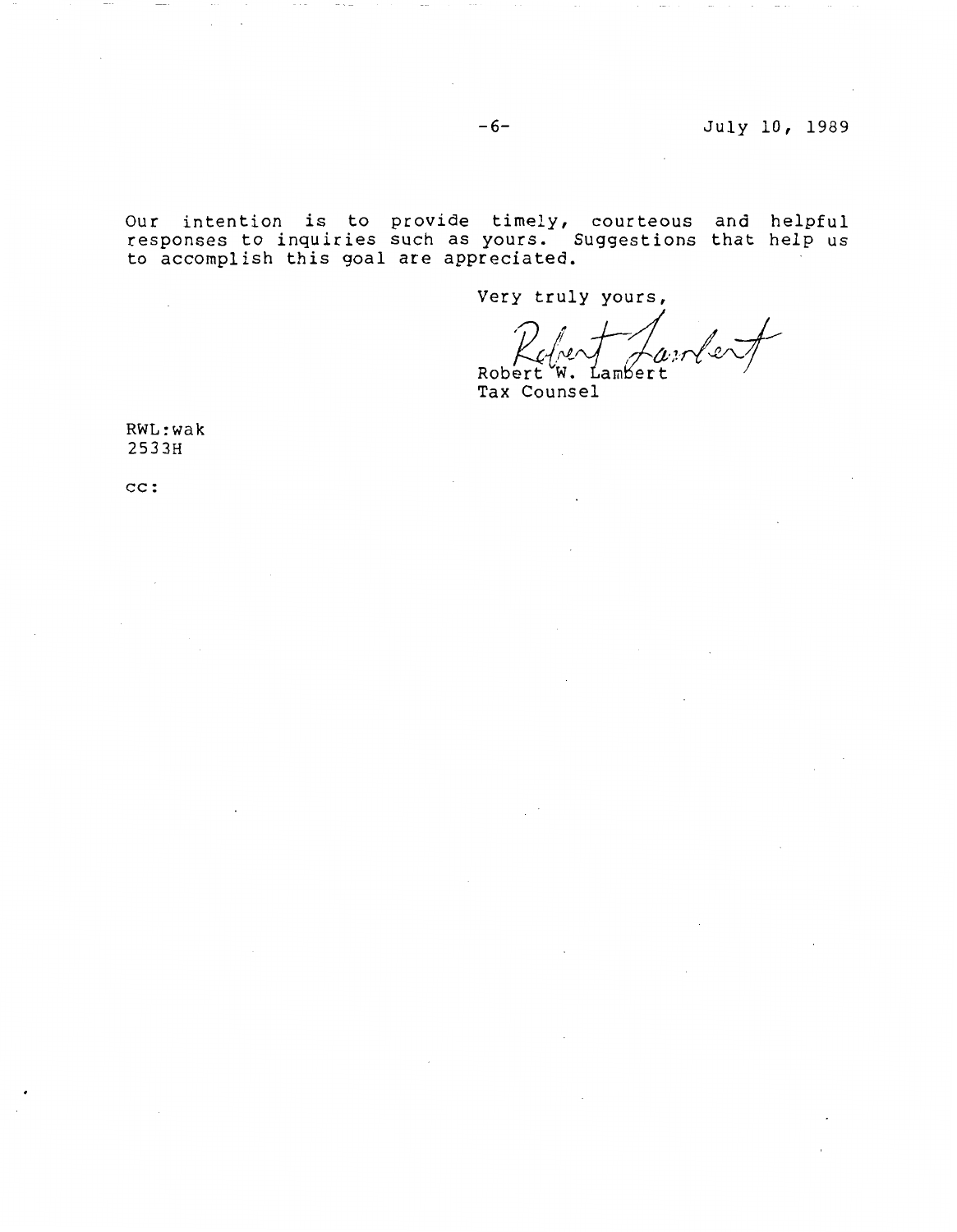

Re: Request for Letter Response Change of Ownership for Proposition 13 Purposes.

Dear Mr.  $\bullet$ 

This is in response to your letter of October 2, 1990 to the attention of Mr. Richard Ochsner in which you request our opinion as to whether there would be a "change in ownership" and thus a reassessment of the subject properties under the following facts and proposed transaction contained in your letter.

### **FACTS**

A California limited partnership ("Partnership") owns existing real property located in California consisting of raw land and rental buildings. The Partnership's interests are owned 99.9612% by the Father (90% by the Father in the capacity as a general partner, and 9.9612% by the Father in the capacity as a limited partner). The remaining .0388% is owned by Father's two Children's Trusts (.0194% by each child's Trust). Father's Partnership interests are held in the name of Father's "Revocable Living Trust" under which the Father, while alive, is the sole income and principal beneficiary.

Each Child's Trust is an inter vivos irrevocable trust. Each Child's Trust provides for the accumulation of income. Principal and accumulated income from each Child's Trust is distributed to that child for the child's health, medical and educational needs, and for the support and maintenance of the child according to the child's standard of living. On the death of the child, the Trustee may allow the child to appoint property to other persons, if the Trustee deems appropriate in the Trustee's sole discretion. If such power is not exercised, then the property is distributed to that child's issue in trust  $\frac{1}{\sqrt{1-\frac{1}{2}}}$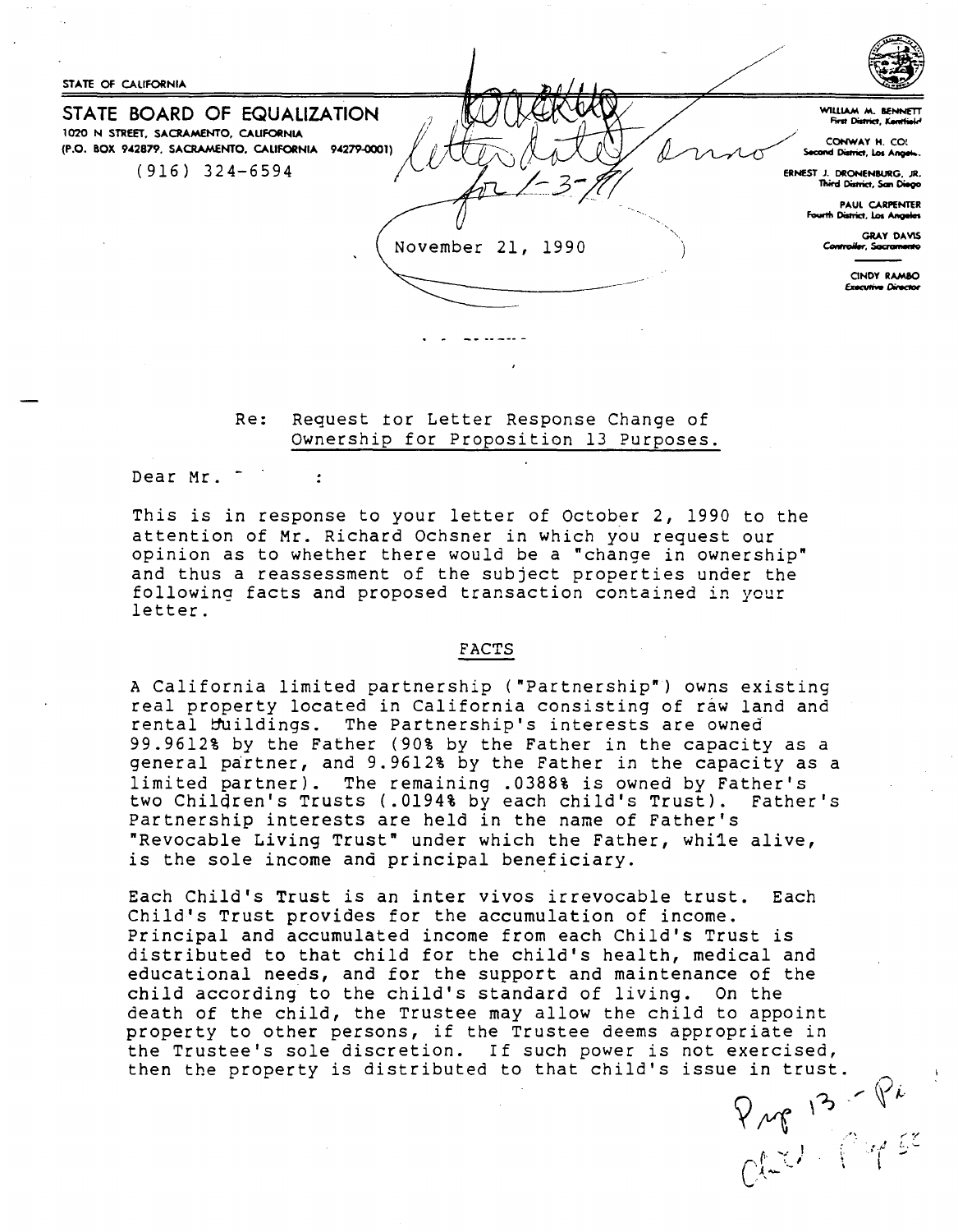Mr. November 21, 1990

 $\mathbf{r}$ 

Father presently owns outside of the Partnership other real property ("New Properties") consisting of raw land and rental buildings, which the Father desires to contribute to the Partnership for the business purpose of centralized management and estate planning. Title to these New Properties is presently held in the name of Father's Revocable Living Trust. Accordingly, the Father proposes to do the transactions described below.

# PROPOSED **TRANSACTION**

Father proposes to transfer .0388% of the New Properties to the two Children's Trusts, after which the Father and the Trusts would transfer the entire amount of the New Properties to the Partnership as follows:

1. First, the New Properties presently in the name of Father's Revocable Living Trust by way of grant deed are gifted equally to the two Children's Trusts in the amount of .0388% ( .0194% to each Child's Trust). Therefore, after the grant deed gift from Father to each Child's Trust, Father will own 99.9612% of each New Property as a tenant-in-common, and each Child's Trust will own .0194% of each New Property as a tenant-in-common. This transfer of .0388% of the New Properties represents less than \$1,000,000 of full cash value for California property tax purposes of all real property transferred by Father to the two Children's Trusts.

• 2. Second, Father and the Trust shall file a claim pursuant to Proposition 58 that the transfers between Father's Revocable Living Trust and each Child's Trust are excluded from being a change in ownership and reassessed due to Proposition 58 as a parent-child transfer.

3. Third, Father and the two Children's Trusts shall transfer by grant deed their entire tenancy-in-common interests of the New Properties to the Partnership. Prior to the above transaction and after this transaction, Father's Revocable Living Trust and the Children's Trusts own the identical percentage interests in the Partnership and in the New Properties, 99.9612% and .0388%, respectively.

For purposes of this opinion, we assume that transfers proposed to be made by Father will in fact be made by Father's Revocable Living Trust since title is held by the Trust and there is no mention of a proposed transfer from Father's Revocable Living Trust to Father.

 $-2-$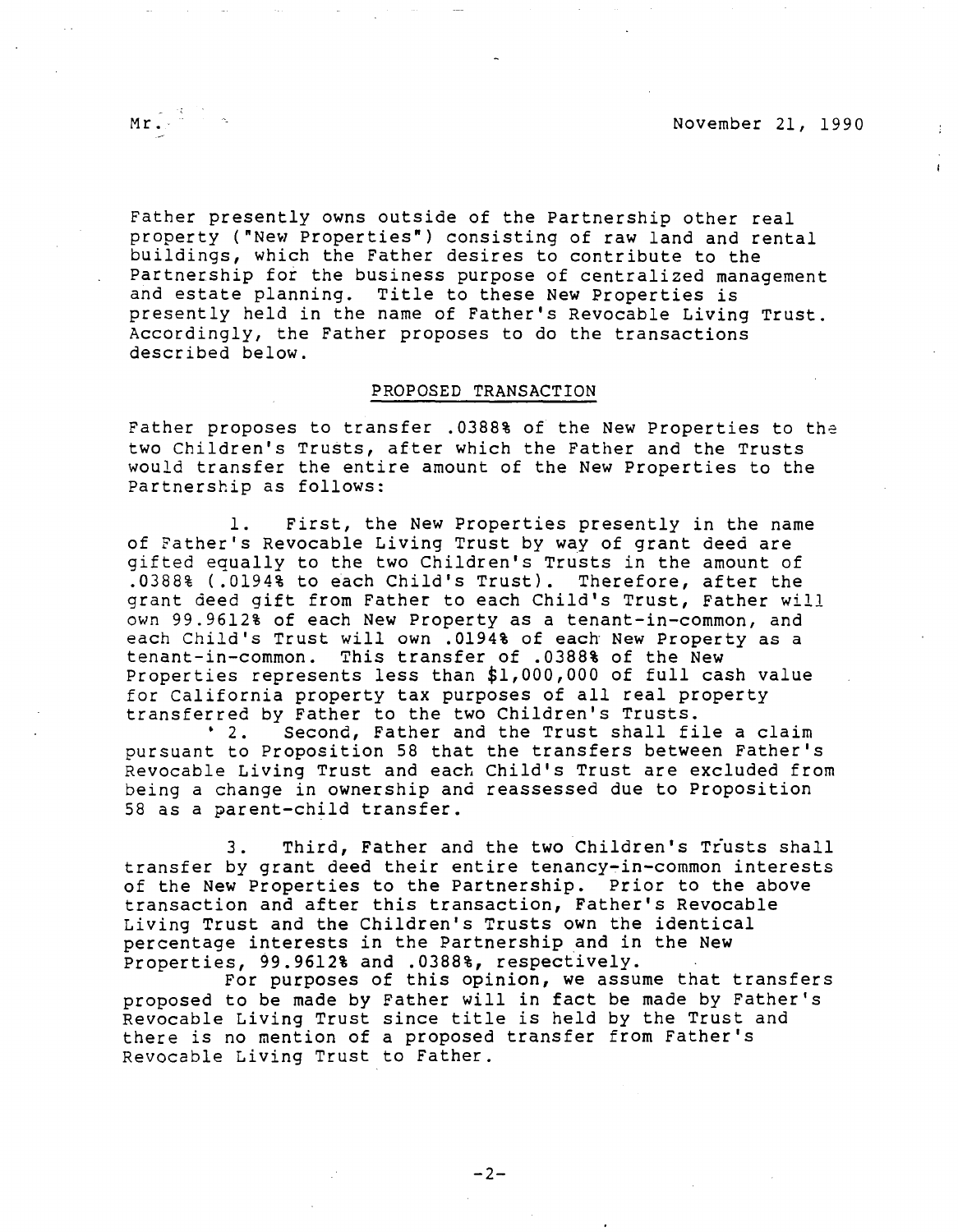### LAW AND ANALYSIS

"Change in ownership" is defined by section 60 of the Revenue and Taxation Code as a:

> [T]ransfer of a present interest in real property, including the beneficial use thereof, the value of which is substantially equal to the value of the fee interest.

Section 61 provides in relevant part that except as otherwise provided in section 62, "change in ownership" as defined in section 60, includes, but is not limited to:...

> (i) The transfer of any interest in real property between a corporation, partnership or other legal entity and a shareholder, partner or any other person.

Section 62(a)(2) states that a "change in ownership" does not include:

> Any transfer between an individual or individuals and a legal entity or between legal entities...which results solely in a change in the method of holding title to real property and in which the proportional ownership interests of the transferors and the transferees, whether represented by stock ... or otherwise, in each and every piece of real property transferred, remain the same after the transfer.

See also Property Tax Rule  $462(j)(2)(B)$ .

As you know, the California Electorate passed Proposition 58 in November 1986 which added subdivisions (g), (h) and (i) to Section 2 of Article **XIIIA** of the California Constitution. In part, Proposition 58 excluded from change in ownership transfers of the principal residence of the transferor and the first \$1,000,000 of the full cash value of all other realproperty between parents and children which were made after the effective date of the amendment (i.e., on or after November 6, 1986).

Section 63.1, which is the implementing legislation for Proposition 58, provides at subdivision (c)(7) that as used in 63 .1: ...

> "Transfer" includes, and is not limited to, any transfer of the present beneficial ownership of property from an eligible transferor to an eligible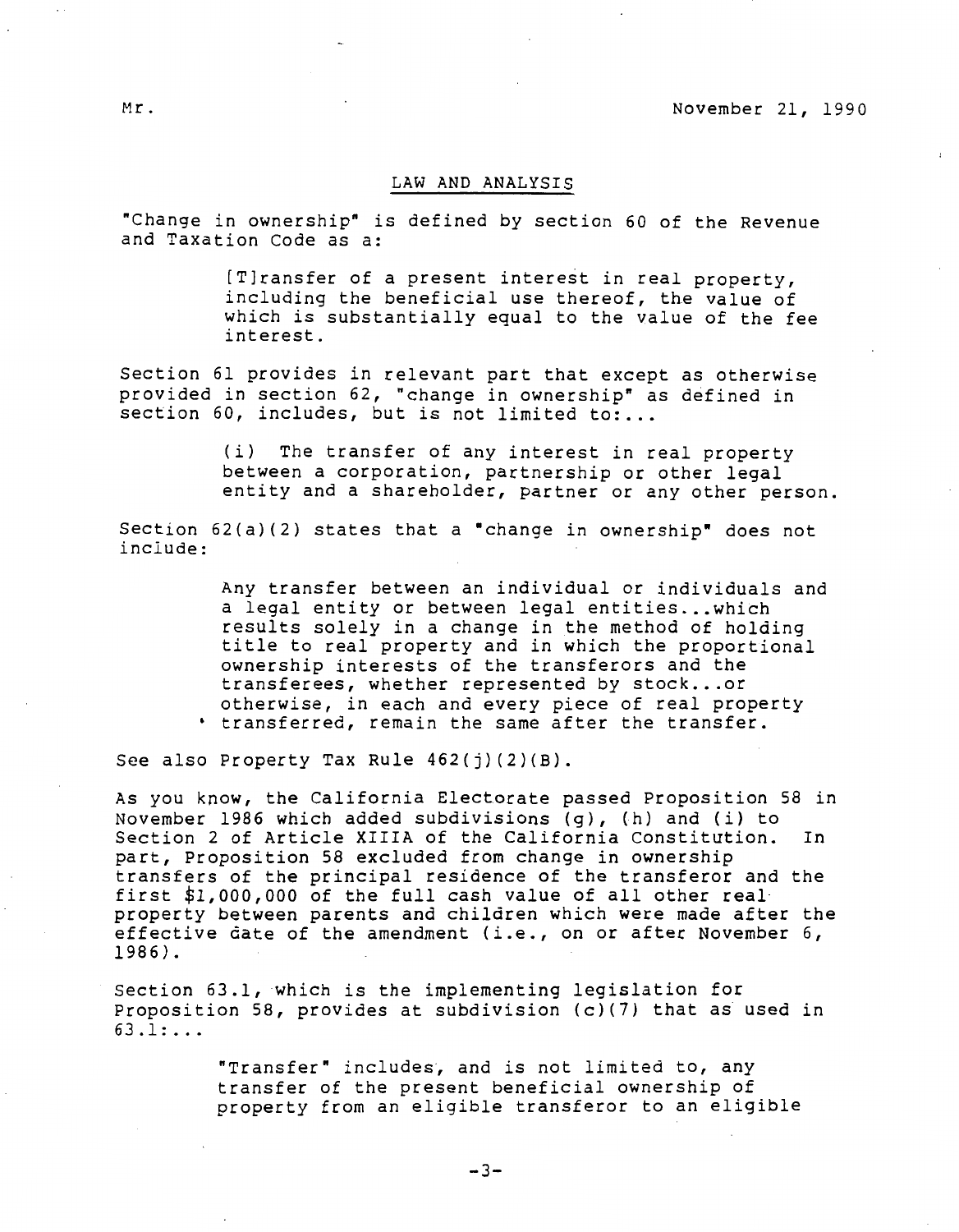Stats. 1987, Ch. 48 is the legislation which added section 63.l to the Revenue and Taxation Code. Section 2 of Stats. 1987, Ch. 48 provides:

> SEC. 2. It is the intent of the Legislature that the provisions of Section 63.1 of the Revenue and Taxation Code shall be liberally construed in order to carry out the intent of Proposition 58 on the November 4, 1986, general election ballot to exclude from change in ownership purchases or transfers between parents and their children described therein. Specifically, transfers of real property from a corporation, partnership, trust or other legal entity to an eligible transferor or transferors, where the latter are the sole owner or owners of the entity or are the sole beneficial owner or owners of the property, shall be fully recognized and shall not be ignored or given less than full recognition under a substance-over-form or step-transaction doctrine, where the sole purpose of the transfer is to permit an immediate retransfer from an eligible transferor or transferors to an eligible transferee or transferees which qualifies for the exclusion from change in ownership provided by Section 63.1. Further, transfers of real property between eligible transferors and eligible transferees shall also be fully recognized when the transfers are immediately followed by a transfer from the eligible transferee or eligible transferees to a corporation, partnership, trust or other legal entity where the transferee or transferees are the sole owner or owners 'of the entity or are the sole beneficial owner or owners of the property, if the transfer between eligible transferors and eligible transferees satisfies the requirements of Section 63.1. Except as provided herein, nothing in this section shall be construed as an expression of intent on the part of the Legislature disapproving in principle the appropriate application of the substance-over-form or step-transaction doctrine.

Section 65.l(a) states the general rule that except for a joint tenancy interest described in section 62(f), when an interest in a portion of real property changes ownership, only the interest transferred shall be reappraised except that: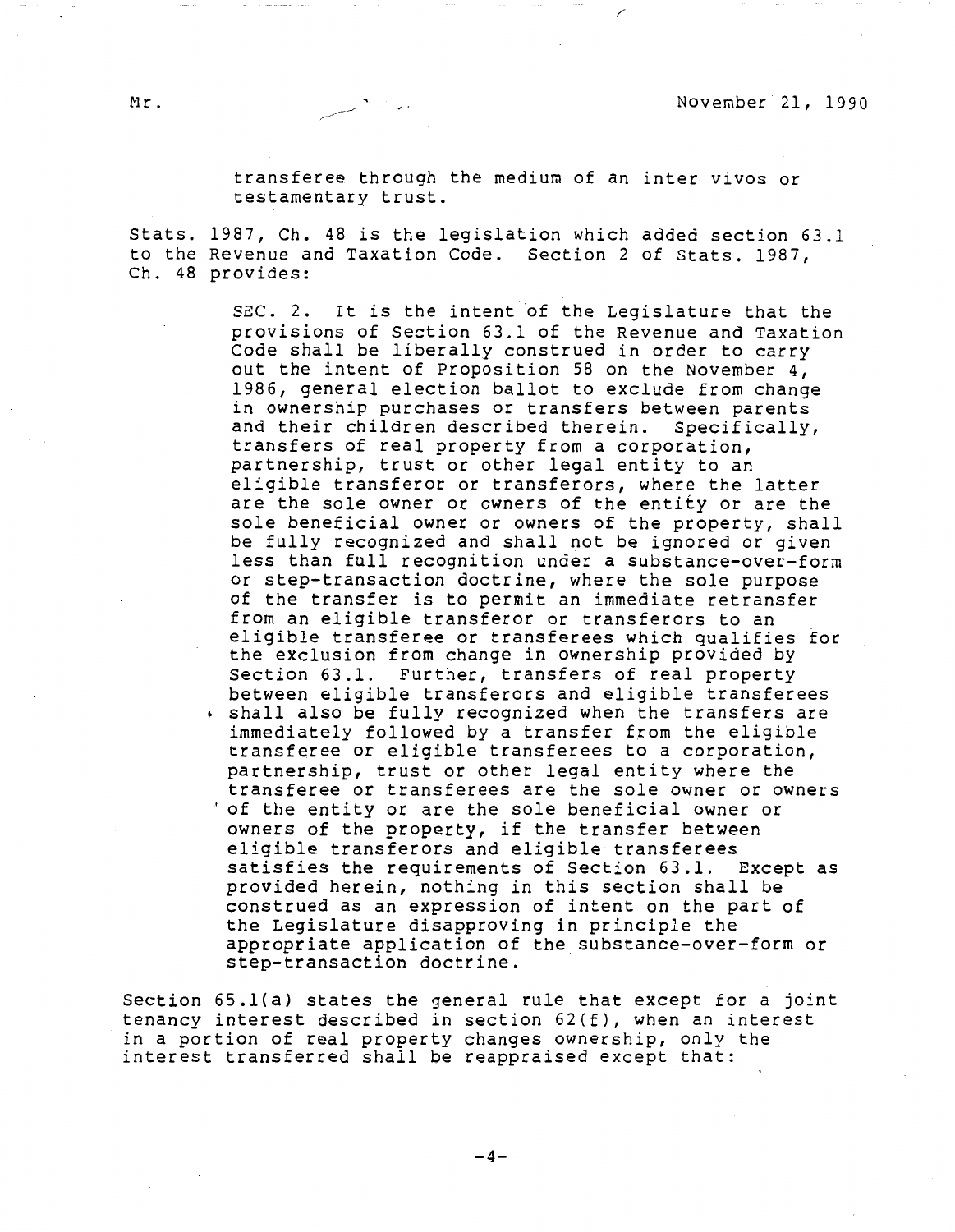Mr. November 21, 1990

A purchase or change in ownership of an interest with a market value of less than 5 percent of the value of the total property shall not be reappraised if the market value of the interest transferred is less than ten thousand dollars (\$10,000) provided, however, that transfers during any one assessment year shall be cumulated for the purpose of determining the percentage interests and value transferred.

The first step of the proposed transaction is the transfer by the Father's Revocable Living Trust of a .0194% interest in each of the New Properties to each Child's Trust. This step will qualify as a transfer between parent and child which is excluded under section 63.l if it results in a transfer of the present beneficial ownership of the subject real property from the Father to the children as provided in section 63.l(c)(7). Since Father is the sole income and principal beneficiary of his Revocable Living Trust, a transfer by that Trust is clearly a transfer of Father's present beneficial interest in the property. While the question of whether the children receive a present beneficial interest in the property is not free of doubt because each Child's Trust provides for accumulation of income, we have taken the position that one may be a present beneficiary of a trust even though the right to receive income is discretionary so long as no one else presently has a right to income or principal. Here, the trustee is to distribute principal and accumulated income from each Child's Trust to that child for the child's health and medical needs and for the support.and maintenance of the child according to the child's standard of living. No part of the income or principal of a Child's Trust is to be distributed to anyone but the child during the lifetime of the child. Accordingly, since nobody but a child presently can receive income or principal from a Child's Trust, each child has a present beneficial interest in the property for purposes of section  $63.1$  in our view. Therefore, since the .0388% interest to be transferred between trusts is less than \$1,000,000 of full cash value, all of the property transferred to the Children's Trusts would be excluded from change in ownership under Proposition 58 and section 63.1.

If, for any reason, the transfers to each Child's Trust were held not to comply with the requirements of section 63.1, the de minimis rule of section 65.l(a) set forth above may apply to some, if not all, of the New Properties transferred to the Children's Trusts. This would require a further parcel-by-parcel analysis based on information which has not been provided.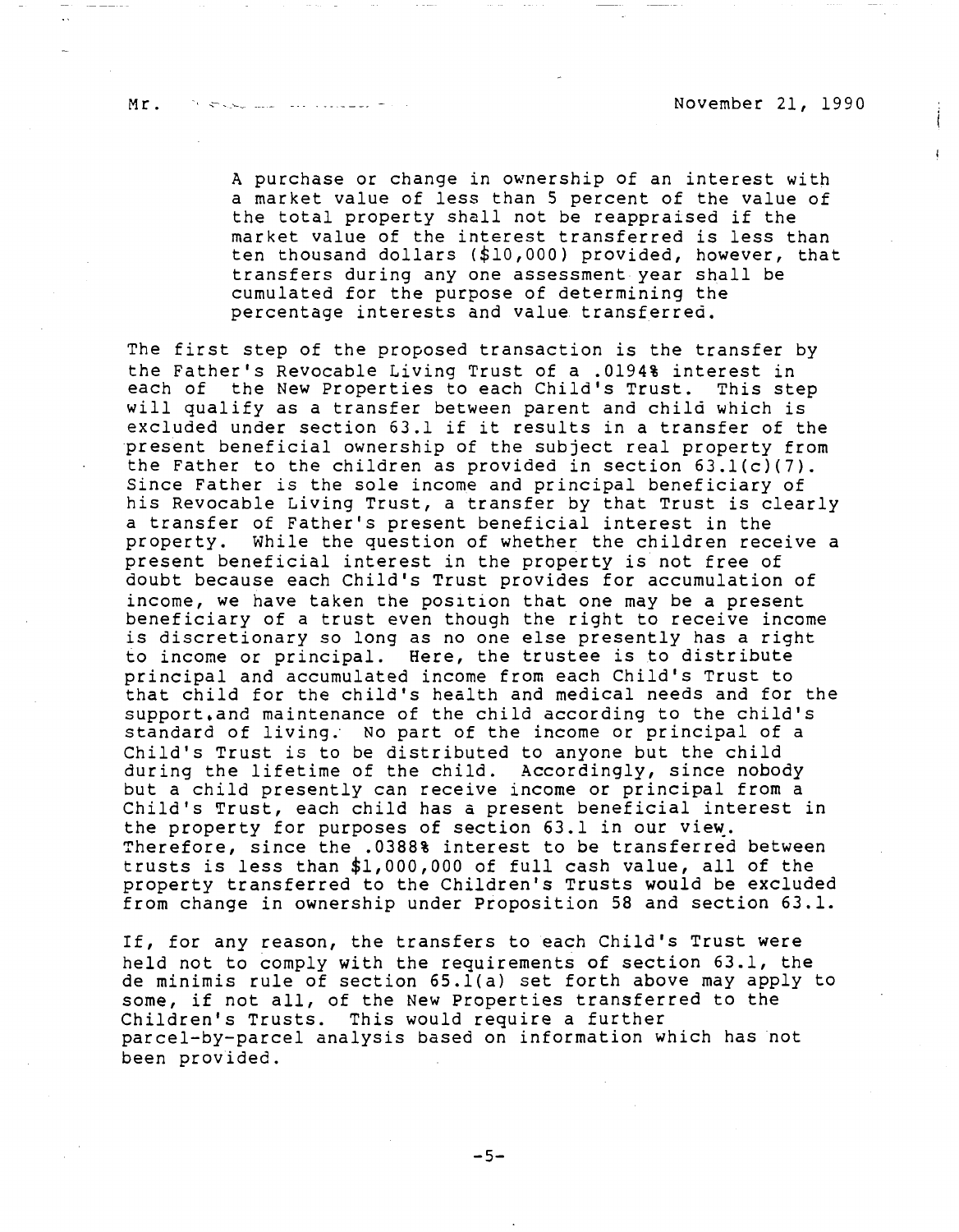The second step of the proposed transaction is the transfer by Father's Revocable Living Trust and the Children's Trusts of their respective tenancy-in-common interests in the New Properties to the Partnership. Since the proportional ownership interests of Father's Revocable Living Trust and the Children's Trusts in each of the New Properties would remain the same after the transfers of the New Properties to the Partnership as they were prior to the transfers to the Partnership, such transfers, which would result solely in a change in the method of holding title to the real property, should be excluded from change in ownership under section 62(a)(2).

However, since there clearly would be a 100% change in ownership if Father's Revocable Living Trust were to transfer New Properties directly to the Partnership without first transferring fractional interests to the Children's Trusts (Property Tax Rule  $462(j)(2)(B)(ii)$ ), a question arises as to the applicability of the step-transaction doctrine.

Generally, our position with respect to the application of the step-transaction doctrine is that where a taxpayer utilizes a series of transfers or steps to effect a transfer which might otherwise have been accomplished by fewer transfers or steps, any steps which the county assessor concludes are not supported by a business purpose other than avoiding higher property taxes should be disregarded.

An exception to the step-transaction doctrine exists where transfers are made in order to take advantage of the parent-child exclusion as indicated in section 2 of Stats. 1987, Ch. 48 set forth above. The quoted language describes a situatiop which closely parallels the proposed transfers described in your letter. That is, section 2 of chapter 48 refers, in part, to a parent-child transfer of real property (qualifying under Revenue and Taxation Code Section 63.1) followed by a transfer from the eligible transferees to a partnership in which the transferees are the sole beneficial owners. In the proposed transaction described in your letter, the qualified parent-child transfer would be followed by a transfer of the beneficial tenancy-in-common interests of the parent and children in the real property to the Partnership which is wholly-owned by both the parent and the children. While the Partnership is not wholly owned solely by the children and, thus, the proposed transaction does not strictly match the pattern described in section 2 of chapter 48, we are of the opinion that under the described circumstances the distinction is not sufficient to deprive the proposed transaction of the benefits of chapter 48. While the question